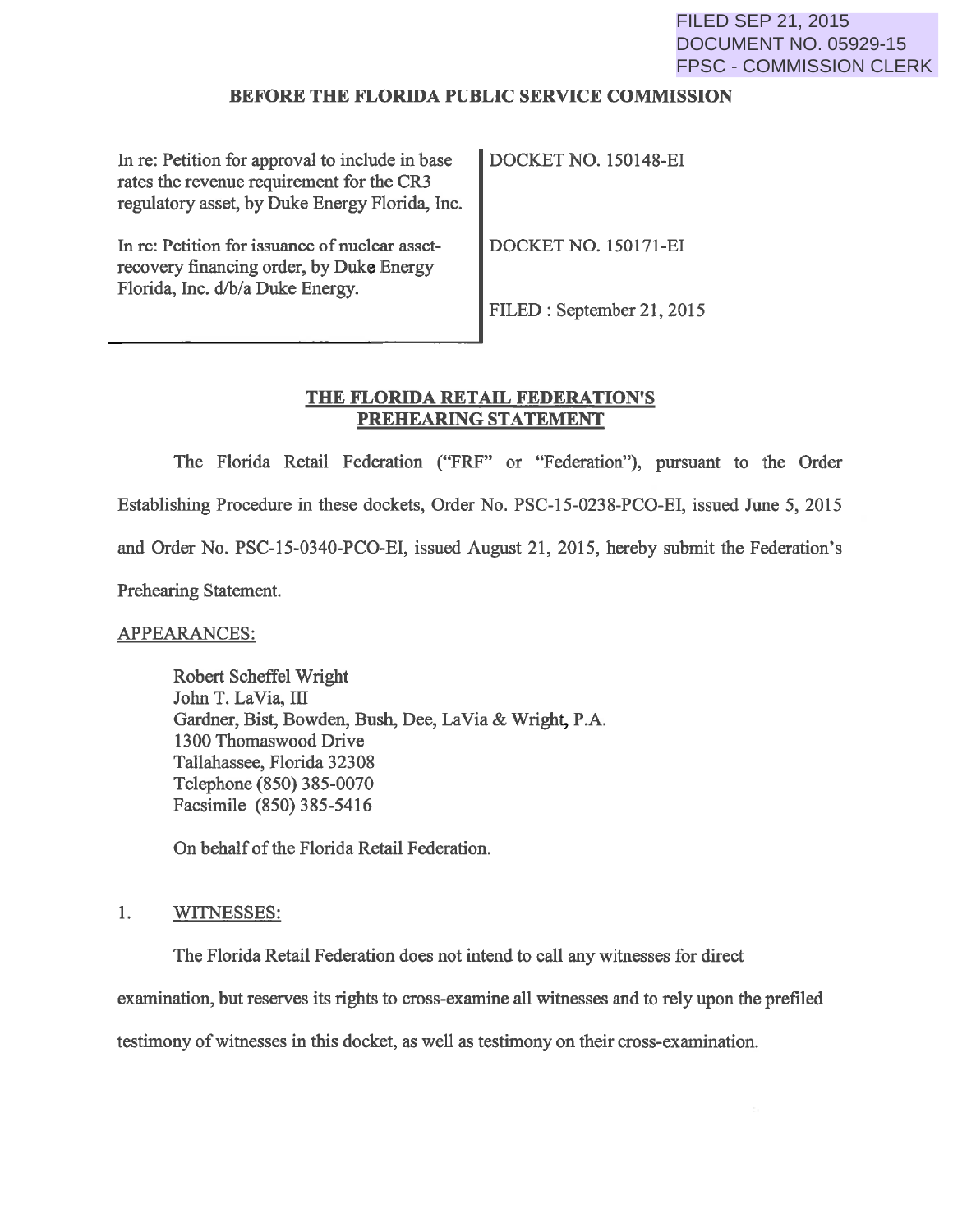### 2. EXHIBITS:

The Florida Retail Federation will not introduce any exhibits on direct examination, but reserves its rights to introduce exhibits through cross-examination of other parties' witnesses.

#### 3. STATEMENT OF BASIC POSITION

The FRF has stipulated to the amount of the CR3 Regulatory Asset and related issues in the Docket No. 150148-EI portion of this consolidated case, which stipulations were approved by the Commission on September 15, 2015.

For the securitization portion of the consolidated case, the FRF, like other parties, is awaiting the filing and opportunity for review of rebuttal testimony by Duke and any ensuing discovery before formulating any final positions (if any) on the remaining issues. Generally, the FRF will likely take the position that the modifications proposed by staff witnesses in the interests of the ratepayers should be adopted absent very compelling evidence that they would not have the intended effect of producing the lowest overall costs to the customers consistent with the provisions of the RRSSA and Section 366.95, Florida Statutes.

The securitization of the CR3 Regulatory Asset should be addressed in a Financing Order issued by the Commission that is structured primarily to serve and protect the interests of Duke's customers. This Financing Order should then be executed by the appropriately structured Bond Team in the interest of customers in a manner that delivers the lowest overall cost consistent with the intent and provisions of the RRSSA.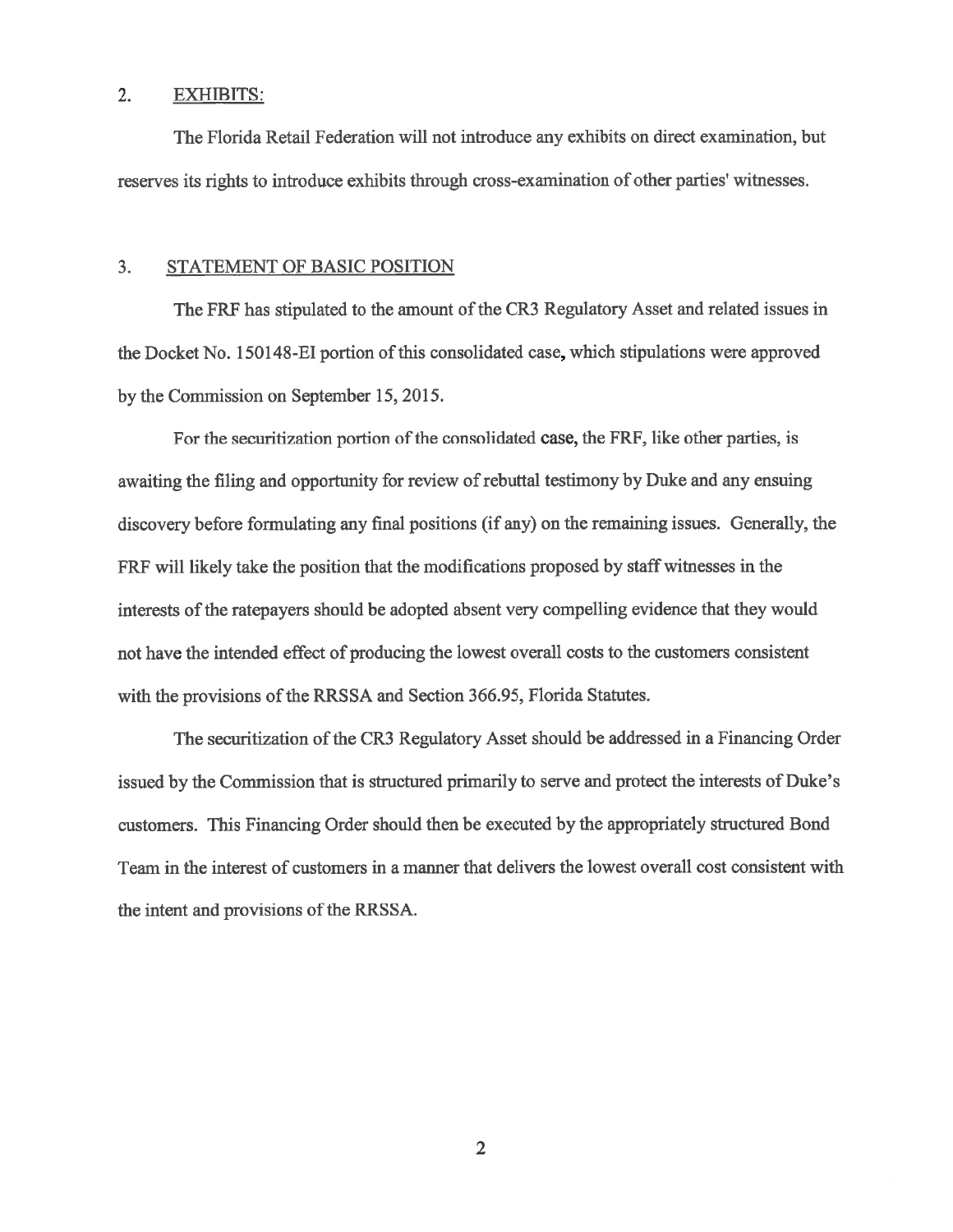### 4. STATEMENT OF FACTUAL ISSUES AND POSITIONS

The FRF has stated its positions on the issues set forth in the list distributed by the

Commission Staff on September 16,2015.

### CR3 Regulatory Asset Issues

The following Issues 1 through 13 were addressed by stipulations at the Commission's

agenda conference on September 15, 2015.

Issue 1: Has DEF provided adequate internal controls and management oversight of its CR3 investment recovery procedure and plan?

FRF: No position.

Issue 2: Did DEF minimize the current and future costs of the CR3 Regulatory Asset and use reasonable and prudent efforts to curtail avoidable costs or to sell or otherwise salvage assets that would otherwise be included in the CR3 Regulatory Asset, as required by the Revised and Restated Stipulation and Settlement Agreement (RRSSA)?

FRF: See position in Exhibit 1 to the Stipulation attached to the August 31, 2015 Motion for Approval of Stipulation, approved by the Commission on September 15,2015.

Issue 3: Should DEF be required to collect the 2016 CR3 Regulatory Asset carrying cost of \$1.50/MWh through the fuel clause as provided in the RRSSA and to reduce the CR3 Regulatory Asset by the projected amount to be recovered?

FRF: See position in Exhibit 1 to the Stipulation attached to the August 31, 2015 Motion for Approval of Stipulation, approved by the Commission on September 15, 2015.

Issue 4: Has DEF properly categorized and recorded costs associated with the CR3 Regulatory Asset as contemplated by the RRSSA?

FRF: See position in Exhibit 1 to the Stipulation attached to the August 31, 2015 Motion for Approval of Stipulation, approved by the Commission on September 15, 2015.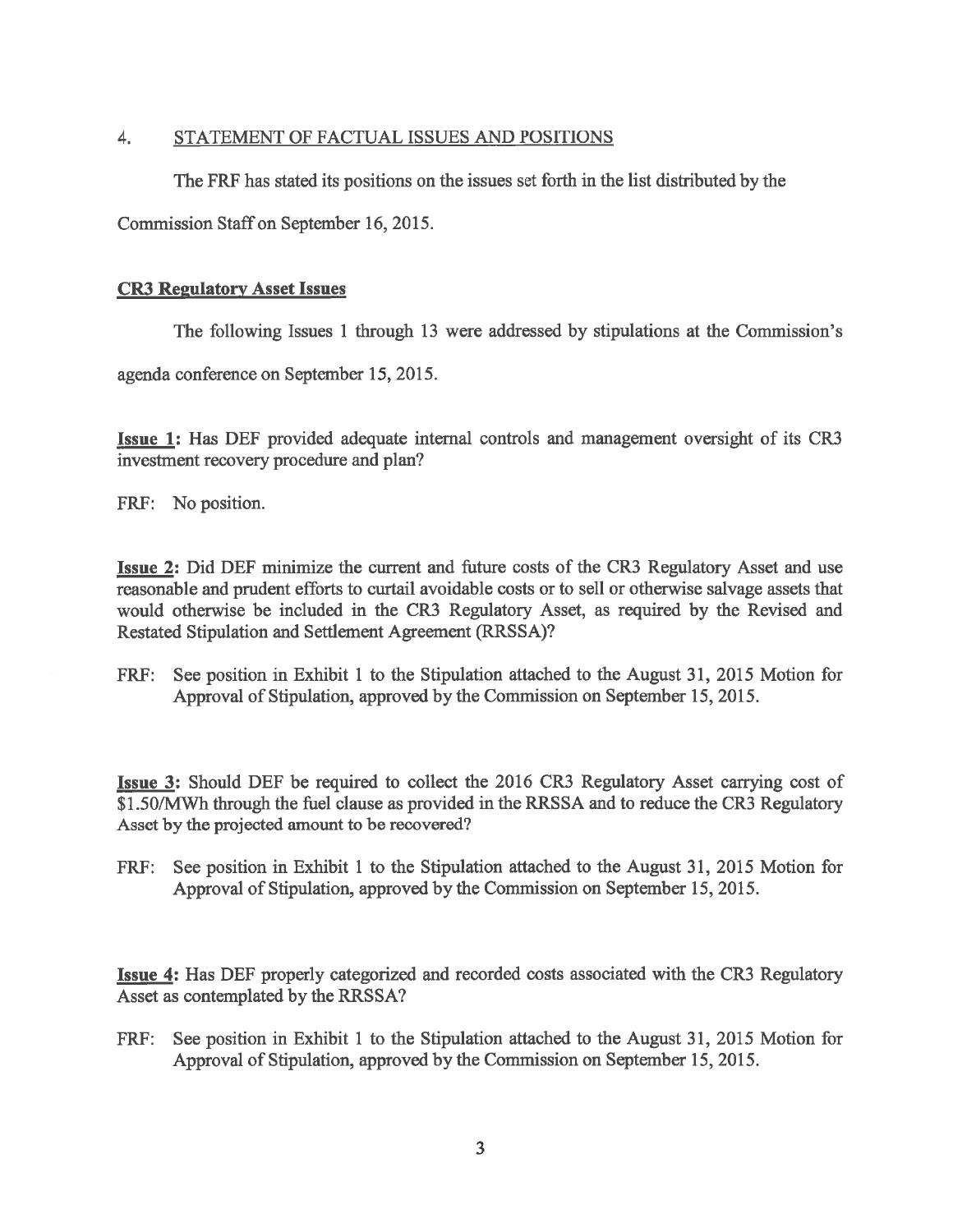Issue 5: Did DEF appropriately apply the accelerated recovery of the carrying charge collected through the Fuel Adjustment Clause to the CR3 Regulatory Asset?

FRF: See position in Exhibit 1 to the Stipulation attached to the August 31, 2015 Motion for Approval of Stipulation, approved by the Commission on September 15,2015.

Issue 6: What is the appropriate projected amount of the CR3 Regulatory Asset at December 31, 2015?

FRF: See position in Exhibit 1 to the Stipulation attached to the August 31, 2015 Motion for Approval of Stipulation, approved by the Commission on September 15, 2015.

Issue 7: Has DEF calculated the annual revenue requirement for the CR3 Regulatory Asset consistent with the requirements of the RRSSA?

FRF: See position in Exhibit 1 to the Stipulation attached to the August 31, 2015 Motion for Approval of Stipulation, approved by the Commission on September 15, 2015.

Issue 8: What is the appropriate amortization period and annual revenue requirement to amortize the CR3 Regulatory Asset?

FRF: See position in Exhibit 1 to the Stipulation attached to the August 31, 2015 Motion for Approval of Stipulation, approved by the Commission on September 15,2015.

Issue 9: Should the Commission approve DEF's proposed treatment to account for nuclear fuel proceeds, that will not be received until the future, through the capacity cost recovery clause?

FRF: See position in Exhibit 1 to the Stipulation attached to the August 31, 2015 Motion for Approval of Stipulation, approved by the Commission on September 15, 2015.

Issue 10: Has DEF calculated the base rate increase consistent with the requirements of the RRSSA?

FRF: See position in Exhibit 1 to the Stipulation attached to the August 31, 2015 Motion for Approval of Stipulation, approved by the Commission on September 15, 2015.

Issue 11: If the Commission does not issue a financing order pursuant to DEF's Petition, should the projected amounts included in the CR3 Regulatory Asset be trued-up? If so, how should the true-up be accomplished?

FRF: See position in Exhibit 1 to the Stipulation attached to the August 31, 2015 Motion for Approval of Stipulation, approved by the Commission on September 15,2015.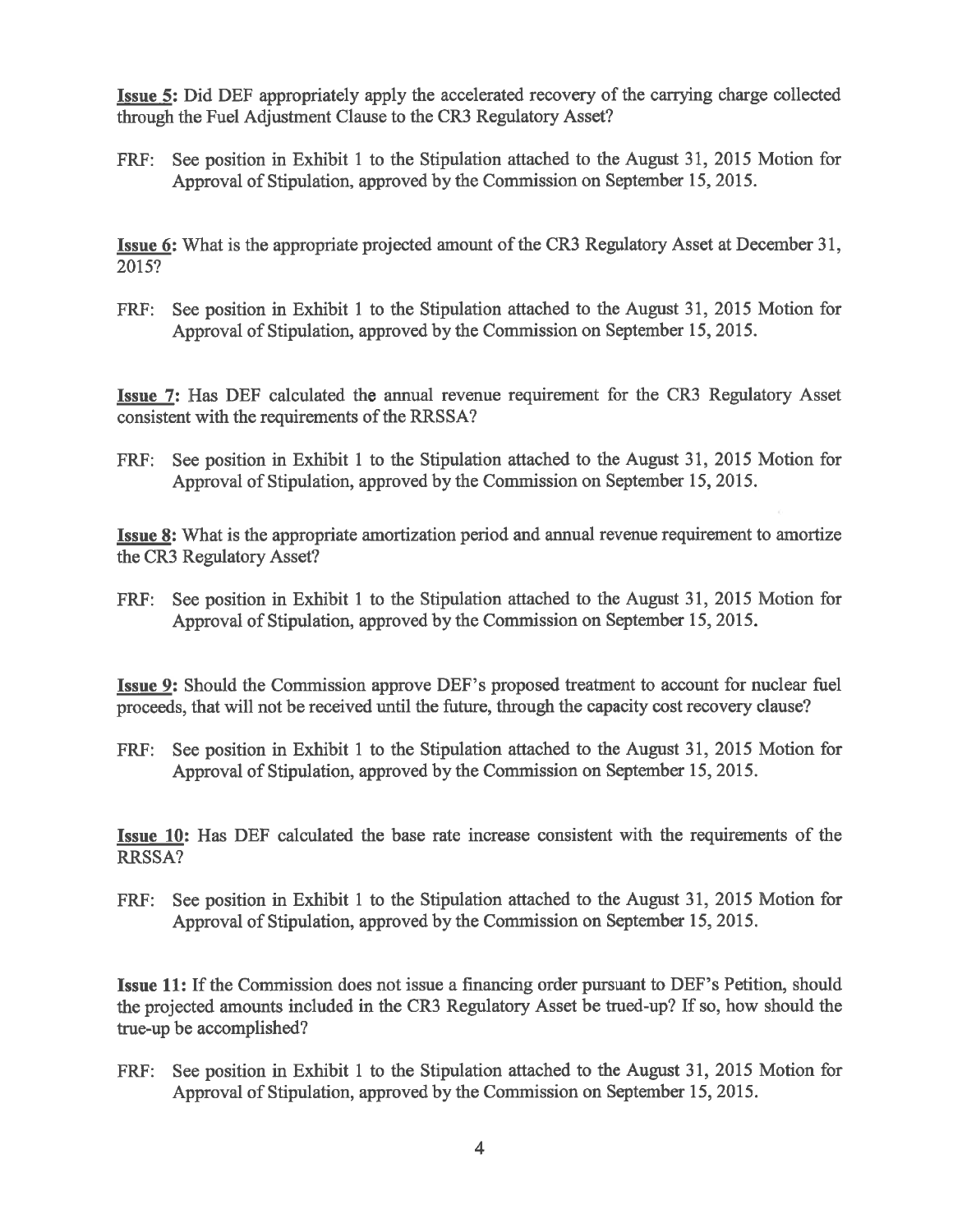Issue 12: If the Commission does not issue a financing order pursuant to DEF's Petition, what is the proposed uniform percentage rate increase to the demand and energy charges by customer rate schedule?

FRF: See position in Exhibit 1 to the Stipulation attached to the August 31, 2015 Motion for Approval of Stipulation, approved by the Commission on September 15, 2015.

Issue 13: If the Commission does not issue a financing order pursuant to DEF's Petition, what should be the effective date of the requested base rate increase for billing purposes?

FRF: See position in Exhibit 1 to the Stipulation attached to the August 31, 2015 Motion for Approval of Stipulation, approved by the Commission on September 15, 2015.

### Financing Order Issues

Issue 14: Do the cost amounts contained in DEF's CR3 Regulatory Asset meet the definition of "nuclear asset-recovery costs" pursuant to Section 366.95(1)(k), Florida Statutes?

FRF: Yes.

Issue 15: Do the ongoing financing costs identified in DEF's Petition qualify as "financing costs" pursuant to Section 366.95(1)(e), Florida Statutes?

FRF: Tentatively, Yes, but the FRF does not take a final position at this time pending review of rebuttal testimony and discovery. Generally, the FRF agrees with OPC that the modifications proposed by staff witnesses in the interests of Duke's customers should be adopted absent compelling evidence that they would not have the intended effect of producing the lowest overall costs to Duke's customers consistent with the provisions of the RRSSA and Section 366.95, Florida Statutes.

Issue 16: Has DEF demonstrated that securitization has a significant likelihood of resulting in lower overall costs or would avoid or significantly mitigate rate impacts compared to the traditional method of cost recovery pursuant to Section 366.95(2)(a)6., Florida Statutes?

FRF: The FRF does not take a final position at this time pending review of rebuttal testimony and discovery. Generally, the FRF agrees with OPC that the modifications proposed by staff witnesses in the interests of Duke's customers should be adopted absent compelling evidence that they would not have the intended effect of producing the lowest overall costs to Duke's customers consistent with the provisions of the RRSSA and Section 366.95, Florida Statutes.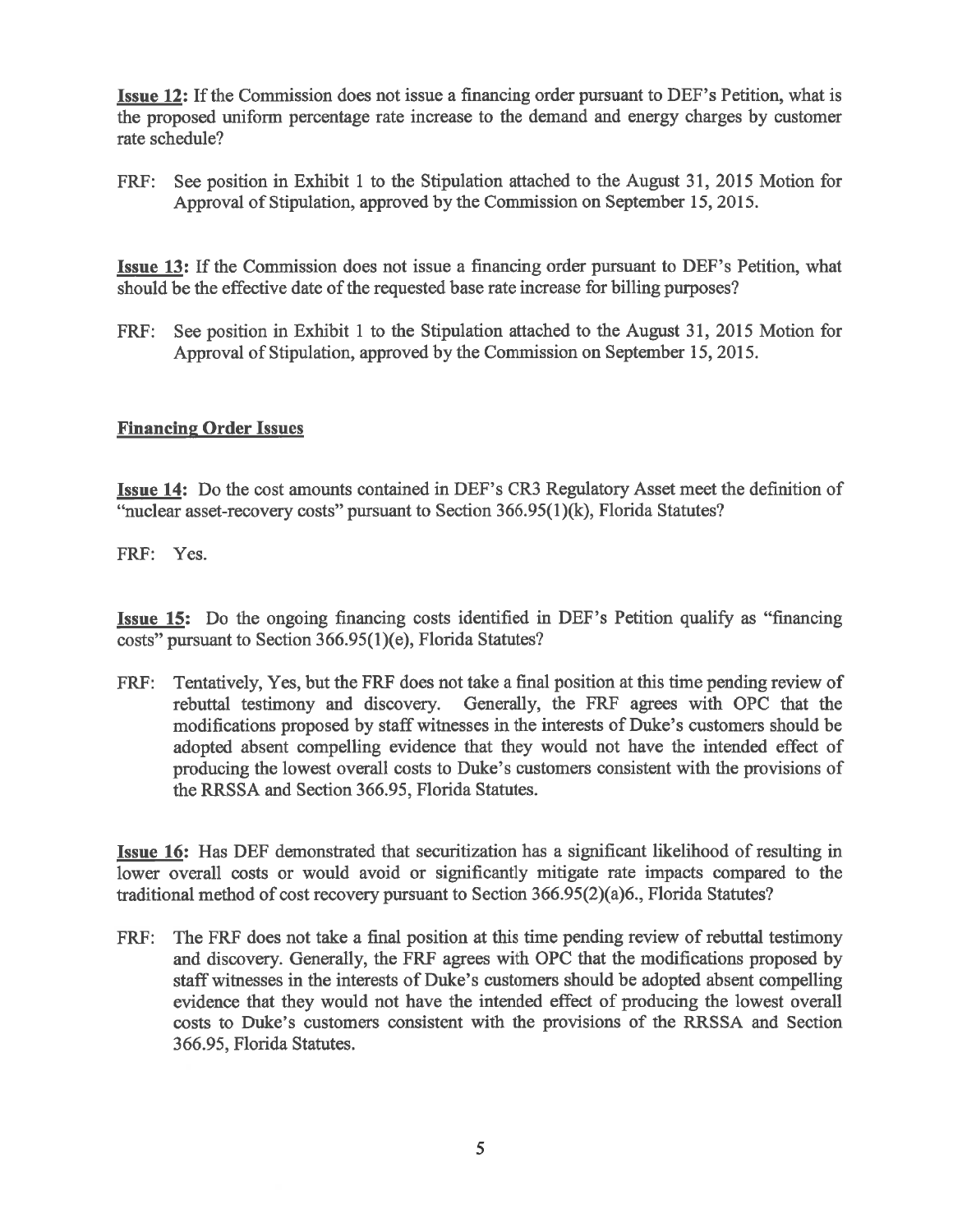Issue 17: What amount, if any, should the Commission authorize DEF to recover through securitization?

FRF: The FRF does not take a final position at this time pending review of rebuttal testimony and discovery. The amounts authorized must be consistent with the criteria and provisions of Section 366.95, Florida Statutes. Generally, the FRF agrees with OPC that the modifications proposed by staff witnesses in the interests of Duke's customers should be adopted absent compelling evidence that they would not have the intended effect of producing the lowest overall costs to Duke's customers consistent with the provisions of the RRSSA and Section 366.95, Florida Statutes.

Issue 18: What is the appropriate treatment of the deferred tax liability consistent with paragraph  $5(i)$  of the RRSSA?

FRF: The FRF does not take a final position at this time pending review of rebuttal testimony and discovery. The treatment of deferred tax liability (and other aspects of the securitized amounts) must be consistent with the provisions of the RRSSA and Section 366.95, Florida Statutes.

Issue 19: Should DEF indemnify customers to the extent customers incur losses associated with higher servicing fees payable to a substitute servicer, or with higher administration fees payable to a substitute administrator, as a result of DEF's termination for cause?

FRF: The FRF does not take a final position at this time pending review of rebuttal testimony and discovery. Generally, the FRF agrees with OPC that the modifications proposed by staff witnesses in the interests of Duke's customers should be adopted absent compelling evidence that they would not have the intended effect of producing the lowest overall costs to Duke's customers consistent with the provisions of the RRSSA and Section 366.95, Florida Statutes.

Issue 20: What should be the up-front and ongoing fee for the role of servicer throughout the term of the nuclear asset-recovery bonds?

FRF: The FRF does not take a final position at this time pending review of rebuttal testimony and discovery. Generally, the FRF agrees with OPC that the modifications proposed by staff witnesses in the interests of Duke's customers should be adopted absent compelling evidence that they would not have the intended effect of producing the lowest overall costs to Duke's customers consistent with the provisions of the RRSSA and Section 366.95, Florida Statutes.

Issue 21: What amount, if any, of DEF's periodic servicing fee in this transaction should DEF be required to credit back to customers through an adjustment to other rates and charges?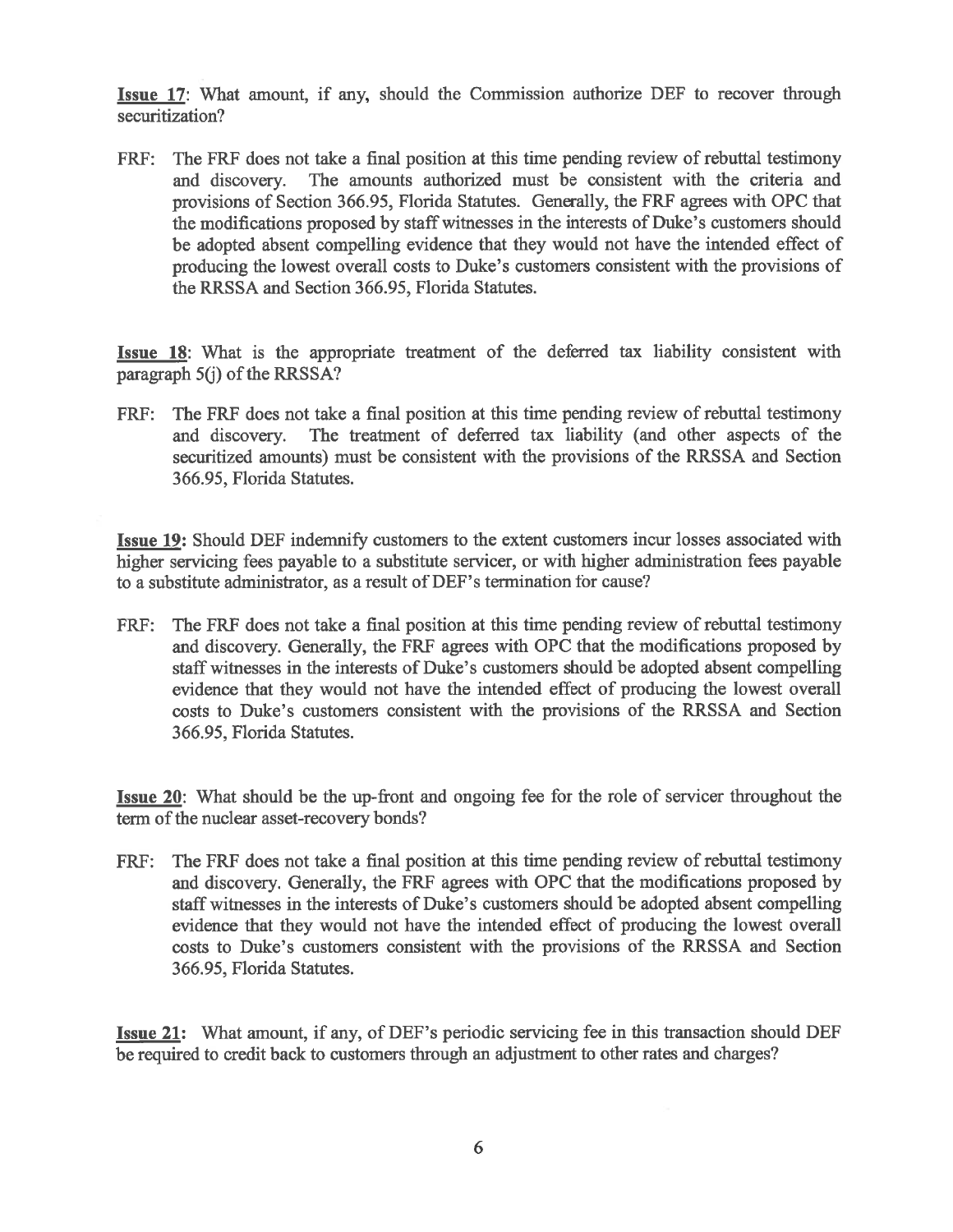FRF: The FRF does not take a final position at this time pending review of rebuttal testimony and discovery. Generally, the FRF agrees with OPC that the modifications proposed by staff witnesses in the interests of Duke's customers should be adopted absent compelling evidence that they would not have the intended effect of producing the lowest overall costs to Duke's customers consistent with the provisions of the RRSSA and Section 366.95, Florida Statutes.

Issue 22: What should be the ongoing fee for the role of the administrator throughout the term of the nuclear asset-recovery bonds?

FRF: The FRF does not take a final position at this time pending review of rebuttal testimony and discovery. Generally, the FRF agrees with OPC that the modifications proposed by staff witnesses in the interests of Duke's customers should be adopted absent compelling evidence that they would not have the intended effect of producing the lowest overall costs to Duke's customers consistent with the provisions of the RRSSA and Section 366.95, Florida Statutes.

Issue 23: What amount, if any, of DEF's periodic administration fee in this transaction should DEF be required to credit back to customers through an adjustment to other rates and charges?

FRF: The FRF does not take a final position at this time pending review of rebuttal testimony and discovery. Generally, the FRF agrees with OPC that the modifications proposed by staff witnesses in the interests of Duke's customers should be adopted absent compelling evidence that they would not have the intended effect of producing the lowest overall costs to Duke's customers consistent with the provisions of the RRSSA and Section 366.95, Florida Statutes.

Issue 24: How frequently should DEF in its role as servicer be required to remit funds collected from customers to the SPE?

FRF: The FRF does not take a final position at this time pending review of rebuttal testimony and discovery. Generally, the FRF agrees with OPC that the modifications proposed by staff witnesses in the interests of Duke's customers should be adopted absent compelling evidence that they would not have the intended effect of producing the lowest overall costs to Duke's customers consistent with the provisions of the RRSSA and Section 366.95, Florida Statutes.

Issue 25: If remittances are not daily, should DEF be required periodically to remit actual earnings on collections pending remittance?

FRF: The FRF does not take a final position at this time pending review of rebuttal testimony and discovery. Generally, the FRF agrees with OPC that the modifications proposed by staff witnesses in the interests of Duke's customers should be adopted absent compelling evidence that they would not have the intended effect of producing the lowest overall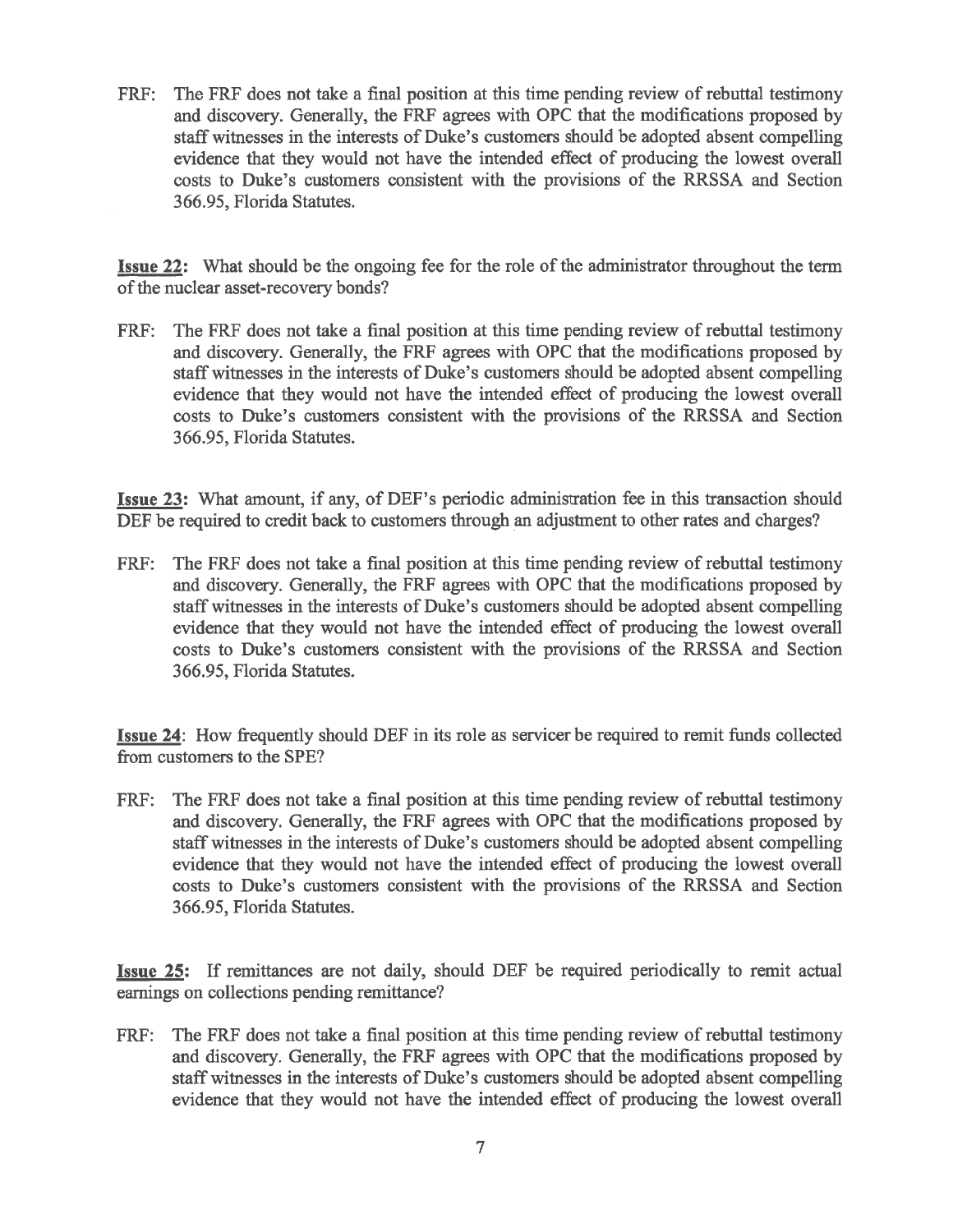costs to Duke's customers consistent with the provisions of the RRSSA and Section 366.95, Florida Statutes.

Issue 26: Is DEF's proposed process for determining whether the upfront bond issuance costs satisfy the statutory standard of Section 366.95(2)(c)5., Florida Statutes, reasonable and should it be approved?

FRF: The FRF does not take a final position at this time pending review of rebuttal testimony and discovery. Generally, the FRF agrees with OPC that the modifications proposed by staff witnesses in the interests of Duke's customers should be adopted absent compelling evidence that they would not have the intended effect of producing the lowest overall costs to Duke's customers consistent with the provisions of the RRSSA and Section 366.95, Florida Statutes.

# Issue 27: THIS ISSUE IS TO BE DROPPED.

FRF: The FRF does not take a final position at this time pending review of rebuttal testimony and discovery. Generally, the FRF agrees with OPC that the modifications proposed by staff witnesses in the interests of Duke's customers should be adopted absent compelling evidence that they would not have the intended effect of producing the lowest overall costs to Duke's customers consistent with the provisions of the RRSSA and Section 366.95, Florida Statutes.

Issue 28: What additional conditions, if any, should be made in the financing order that are authorized by Section 366.95(2)(c)2.i.?

FRF: The FRF does not take a final position at this time pending review of rebuttal testimony and discovery. Generally, the FRF agrees with OPC that the modifications proposed by staff witnesses in the interests of Duke's customers should be adopted absent compelling evidence that they would not have the intended effect of producing the lowest overall costs to Duke's customers consistent with the provisions of the RRSSA and Section 366.95, Florida Statutes.

Issue 29: Should all legal opinions be subject to review by the Bond Team?

FRF: The FRF does not take a final position at this time pending review of rebuttal testimony and discovery. Generally, the FRF agrees with OPC that the modifications proposed by staff witnesses in the interests of Duke's customers should be adopted absent compelling evidence that they would not have the intended effect of producing the lowest overall costs to Duke's customers consistent with the provisions of the RRSSA and Section 366.95, Florida Statutes.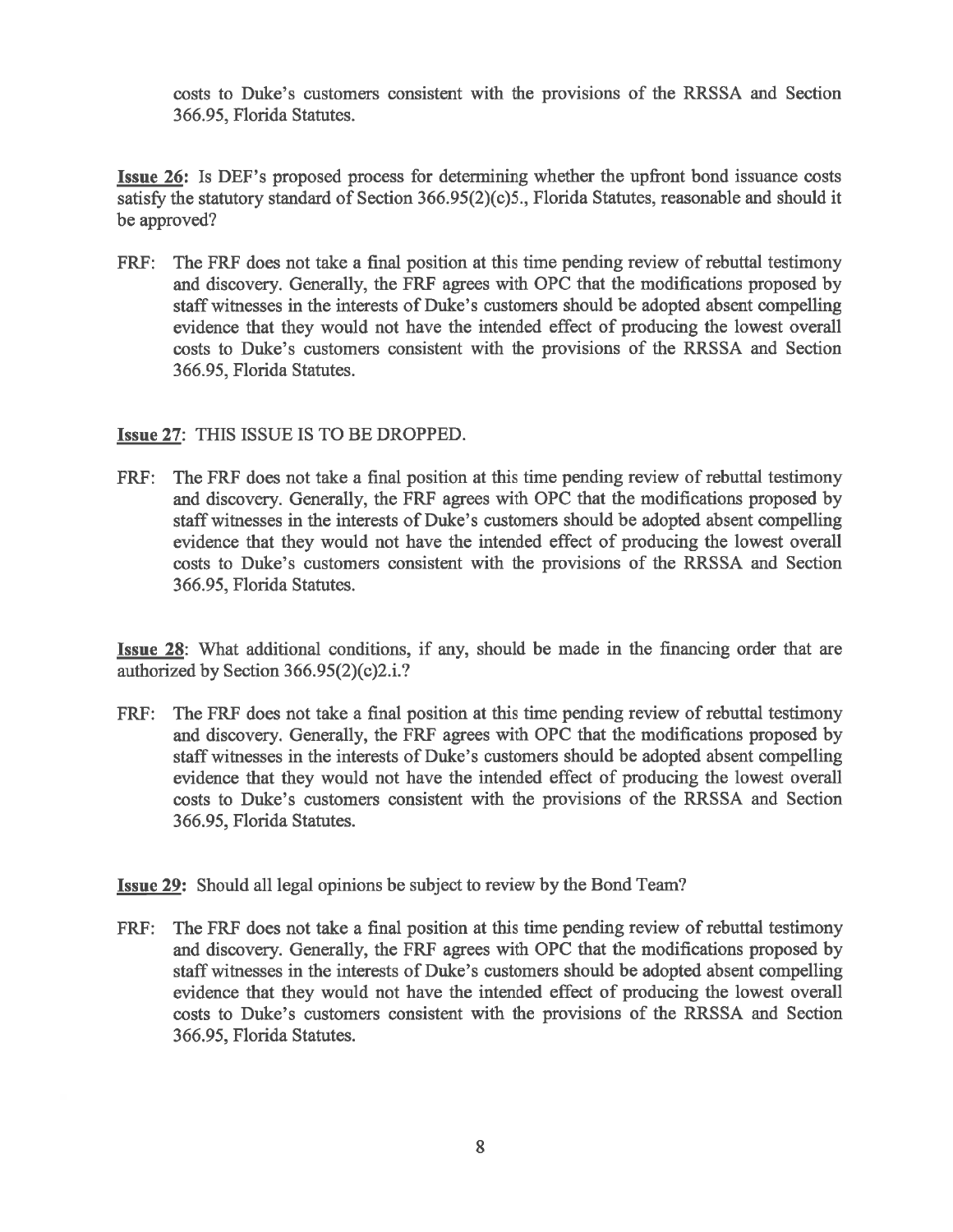Issue 30: Should all transaction documents and subsequent amendments be filed with the Commission before becoming operative?

- FRF: The FRF does not take a final position at this time pending review of rebuttal testimony and discovery. Generally, the FRF agrees with OPC that the modifications proposed by staff witnesses in the interests of Duke's customers should be adopted absent compelling evidence that they would not have the intended effect of producing the lowest overall costs to Duke's customers consistent with the provisions of the RRSSA and Section 366.95, Florida Statutes.
- Issue 31: Is DEF's proposed pre-issuance review process reasonable and should it be approved?
- FRF: The FRF does not take a final position at this time pending review of rebuttal testimony and discovery. Generally, the FRF agrees with OPC that the modifications proposed by staff witnesses in the interests of Duke's customers should be adopted absent compelling evidence that they would not have the intended effect of producing the lowest overall costs to Duke's customers consistent with the provisions of the RRSSA and Section 366.95, Florida Statutes.

Issue 32: Should the Financing Documents be approved in substantially the form proposed by DEF, subject to modifications as addressed in the draft form of the financing order?

FRF: The FRF does not take a final position at this time pending review of rebuttal testimony and discovery. Generally, the FRF agrees with OPC that the modifications proposed by staff witnesses in the interests of Duke's customers should be adopted absent compelling evidence that they would not have the intended effect of producing the lowest overall costs to Duke's customers consistent with the provisions of the RRSSA and Section 366.95, Florida Statutes.

Issue 33: Is DEF's proposed Issuance Advice Letter process reasonable and consistent with the statutory financing cost objective contained in Section 366.95(2)(c)2.b., Florida Statutes?

FRF: The FRF does not take a final position at this time pending review of rebuttal testimony and discovery. Generally, the FRF agrees with OPC that the modifications proposed by staff witnesses in the interests of Duke's customers should be adopted absent compelling evidence that they would not have the intended effect of producing the lowest overall costs to Duke's customers consistent with the provisions of the RRSSA and Section 366.95, Florida Statutes.

Issue 34: Should the Standard True-up Letter be approved in substantially the form proposed by DEF?

FRF: The FRF does not take a final position at this time pending review of rebuttal testimony and discovery. Generally, the FRF agrees with OPC that the modifications proposed by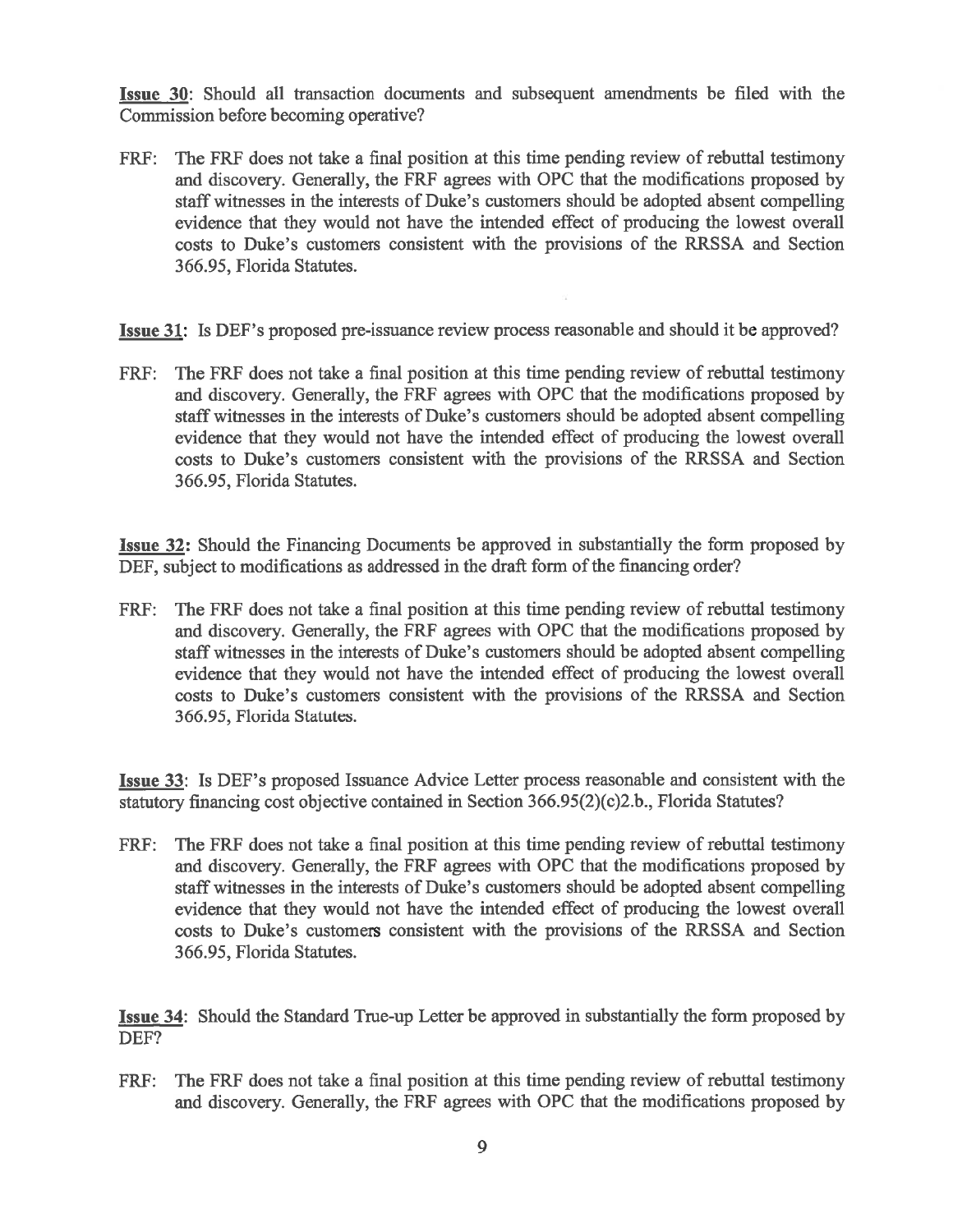staff witnesses in the interests of Duke's customers should be adopted absent compelling evidence that they would not have the intended effect of producing the lowest overall costs to Duke's customers consistent with the provisions of the RRSSA and Section 366.95, Florida Statutes.

Issue 35: Is DEF's proposed process for determining whether the structure, plan of marketing, expected pricing and financing costs of the nuclear asset-recovery bonds have a significant likelihood of resulting in lower overall costs or would avoid or significantly mitigate rate impacts to customers as compared with the traditional method of financing and recovering nuclear assetrecovery costs reasonable and should it be approved?

FRF: The FRF does not take a final position at this time pending review of rebuttal testimony and discovery. Generally, the FRF agrees with OPC that the modifications proposed by staff witnesses in the interests of Duke's customers should be adopted absent compelling evidence that they would not have the intended effect of producing the lowest overall costs to Duke's customers consistent with the provisions of the RRSSA and Section 366.95, Florida Statutes.

Issue 36: Is the degree of flexibility afforded to DEF in establishing the terms and conditions of the nuclear asset-recovery bonds as described in the proposed form of financing order, reasonable and consistent with Section 366.95(2)(c)2.f., Florida Statutes?

FRF: The FRF does not take a final position at this time pending review of rebuttal testimony and discovery. Generally, the FRF agrees with OPC that the modifications proposed by staff witnesses in the interests of Duke's customers should be adopted absent compelling evidence that they would not have the intended effect of producing the lowest overall costs to Duke's customers consistent with the provisions of the RRSSA and Section 366.95, Florida Statutes.

Issue 37: What persons or entities should be represented on the Bond Team?

FRF: The FRF does not take a final position at this time pending review of rebuttal testimony and discovery. Generally, the FRF agrees with OPC that the modifications proposed by staff witnesses in the interests of Duke's customers should be adopted absent compelling evidence that they would not have the intended effect of producing the lowest overall costs to Duke's customers consistent with the provisions of the RRSSA and Section 366.95, Florida Statutes.

Issue 38: Based on resolution of the preceding issues, should a financing order in substantially the form proposed by DEF be approved, including the findings of fact and conclusions of law as proposed?

FRF: The FRF does not take a final position at this time pending review of rebuttal testimony and discovery. Generally, the FRF agrees with OPC that the modifications proposed by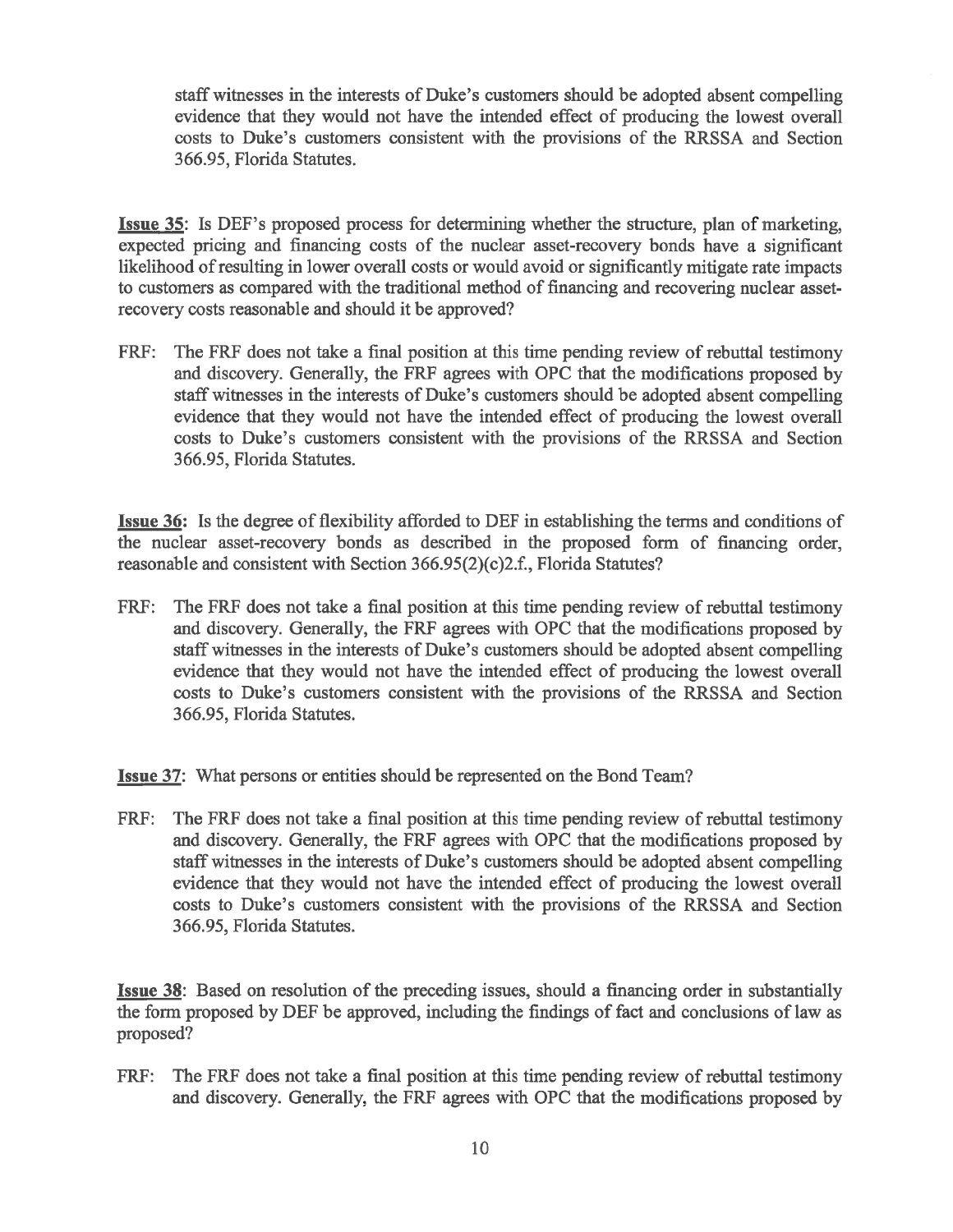staff witnesses in the interests of Duke's customers should be adopted absent compelling evidence that they would not have the intended effect of producing the lowest overall costs to Duke's customers consistent with the provisions of the RRSSA and Section 366.95, Florida Statutes.

Issue 39: If the Commission votes to issue a financing order, what post-financing order regulatory oversight is appropriate and how should that oversight be implemented?

FRF: The FRF does not take a final position at this time pending review of rebuttal testimony and discovery. Generally, the FRF agrees with OPC that the modifications proposed by staff witnesses in the interests of Duke's customers should be adopted absent compelling evidence that they would not have the intended effect of producing the lowest overall costs to Duke's customers consistent with the provisions of the RRSSA and Section 366.95, Florida Statutes.

Issue 40: Are the energy sales forecasts used to develop the bond amortization schedules and the recovery mechanism appropriate?

FRF: The FRF does not take a final position at this time pending review of rebuttal testimony and discovery.

Issue 41: If the Commission approves recovery of any nuclear asset-recovery related costs through securitization, how should the recovery of these costs be allocated to the rate classes consistent with Section 366.95(2)(c)2.g., Florida Statutes?

FRF: No position.

Issue 42: If the Commission approves recovery of any nuclear asset-recovery related costs through securitization, what is the appropriate recovery period for the Nuclear Asset-Recovery Charge?

FRF: The FRF does not take a final position at this time pending review of rebuttal testimony and discovery. Generally, the FRF agrees with OPC that the modifications proposed by staff witnesses in the interests of Duke's customers should be adopted absent compelling evidence that they would not have the intended effect of producing the lowest overall costs to Duke's customers consistent with the provisions of the RRSSA and Section 366.95, Florida Statutes.

# Issue 43: THIS ISSUE IS TO BE DROPPED.

FRF: The FRF does not take a final position at this time pending review of rebuttal testimony and discovery. Generally, the FRF agrees with OPC that the modifications proposed by staff witnesses in the interests of Duke's customers should be adopted absent compelling evidence that they would not have the intended effect of producing the lowest overall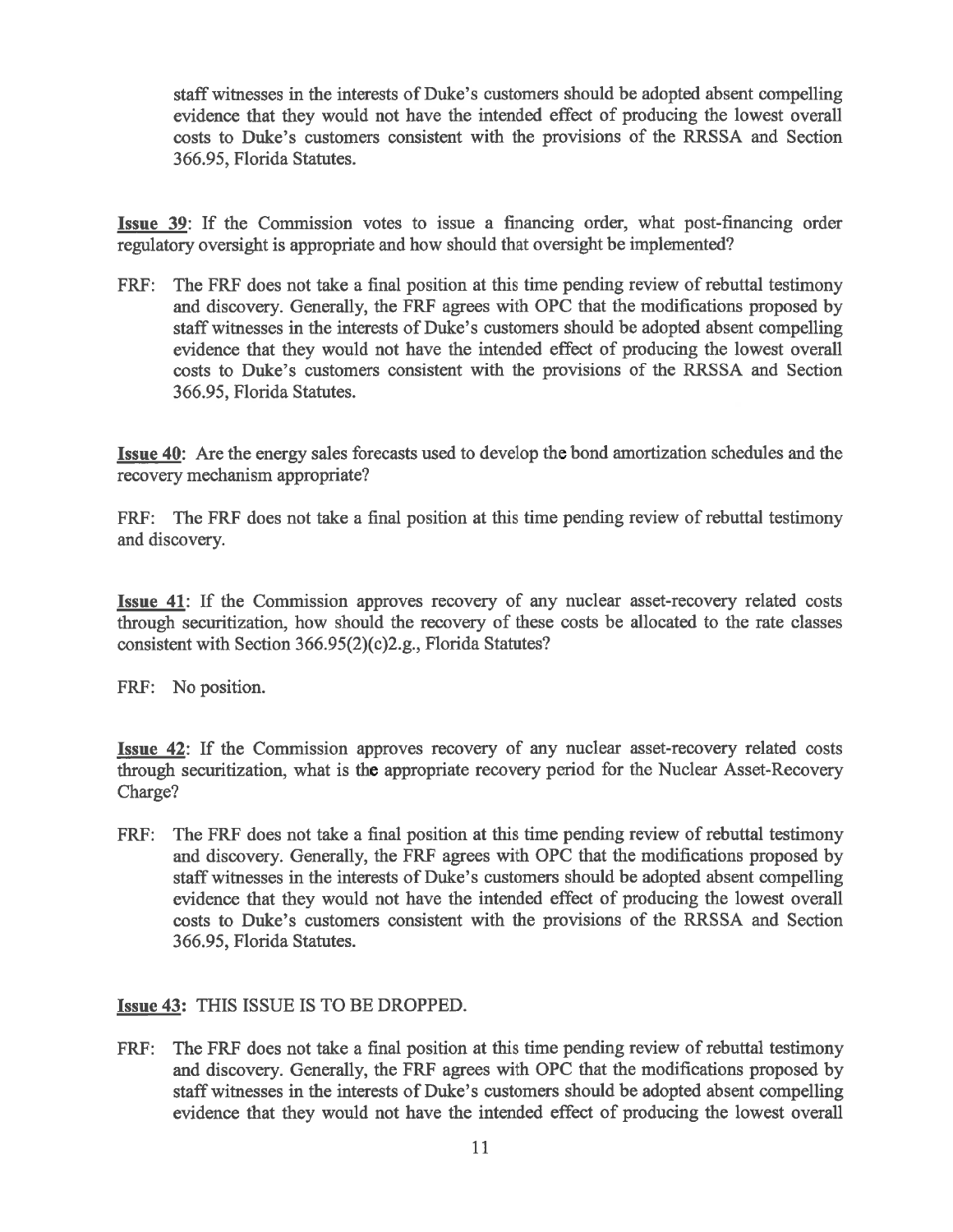costs to Duke's customers consistent with the provisions of the RRSSA and Section 366.95, Florida Statutes.

Issue 44: What should be the scheduled final maturity and the legal final maturity of the nuclear asset-recovery bonds?

FRF: The FRF does not take a final position at this time pending review of rebuttal testimony and discovery. The maturity dates should be consistent with the RRSSA and with the Financing Order and Section 366.95, Florida Statutes. Generally, the FRF agrees with OPC that the modifications proposed by staff witnesses in the interests of Duke's customers should be adopted absent compelling evidence that they would not have the intended effect of producing the lowest overall costs to Duke's customers consistent with the provisions of the RRSSA and Section 366.95, Florida Statutes.

Issue 45: Is DEF's proposed Nuclear Asset-Recovery Charge True-Up Mechanism appropriate and consistent with Section 366.95, Florida Statutes, and should it be approved?

FRF: The FRF does not take a final position at this time pending review of rebuttal testimony and discovery. Generally, the FRF agrees with OPC that the modifications proposed by staff witnesses in the interests of Duke's customers should be adopted absent compelling evidence that they would not have the intended effect of producing the lowest overall costs to Duke's customers consistent with the provisions of the RRSSA and Section 366.95, Florida Statutes.

Issue 46: How frequently should the Nuclear Asset-Recovery Charge True-up Mechanism be conducted?

FRF: The FRF does not take a final position at this time pending review of rebuttal testimony and discovery. Generally, the FRF agrees with OPC that the modifications proposed by staff witnesses in the interests of Duke's customers should be adopted absent compelling evidence that they would not have the intended effect of producing the lowest overall costs to Duke's customers consistent with the provisions of the RRSSA and Section 366.95, Florida Statutes.

Issue 47: If the Commission approves an amount to be securitized, on what date should the Nuclear Asset-Recovery Charge become effective?

FRF: The FRF does not take a final position at this time pending review of rebuttal testimony and discovery.

Issue 48: THIS ISSUE IS TO BE DROPPED.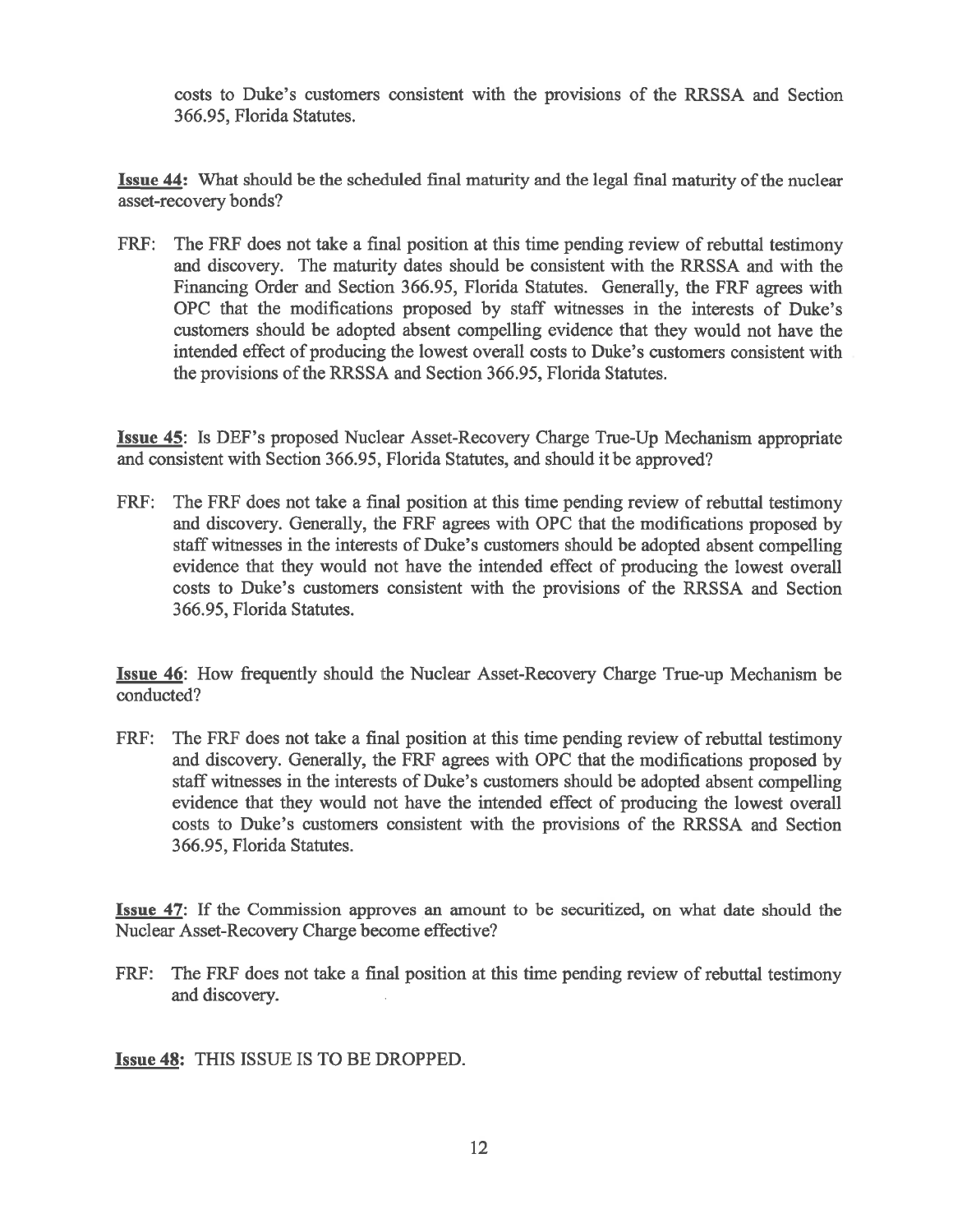FRF: The FRF does not take a final position at this time pending review of rebuttal testimony and discovery. Generally, the FRF agrees with OPC that the modifications proposed by staff witnesses in the interests of Duke's customers should be adopted absent compelling evidence that they would not have the intended effect of producing the lowest overall costs to Duke's customers consistent with the provisions of the RRSSA and Section 366.95, Florida Statutes.

Issue **49:** If the Commission denies DEF's request for a financing order, or if the nuclear assetrecovery bonds are not issued for any reason after the Commission issues a financing order, should the Commission approve DEF's alternative request for a base rate increase pursuant to the RRSSA, to be implemented beginning six months after the final order rejecting DEF's request (in the event the financing order is not issued) or the date upon which DEF notifies the Commission that the bonds will not be issued (in the event the financing order is issued), with carrying costs on the nuclear asset-recovery costs collected from January 1, 2016, through the Capacity Cost Recovery Clause, until such time as the base rate increase goes into effect?

FRF: The FRF does not take a final position at this time pending review of rebuttal testimony and discovery. Generally, the FRF agrees with OPC that the modifications proposed by staff witnesses in the interests of Duke's customers should be adopted absent compelling evidence that they would not have the intended effect of producing the lowest overall costs to Duke's customers consistent with the provisions of the RRSSA and Section 366.95, Florida Statutes.

Issue **50:** Should the form of tariff sheets to be filed under DEF's tariff, as provided in Exhibit (MO-6A) of Witness Olivier's testimony, be approved?

FRF: Yes.

Issue **51:** In accordance with Section 366.95(2)(c)2.h., Florida Statutes, if the Commission does not issue a stop order by 5:00 p.m. on the third business day after pricing, should the nuclear asset-recovery charges become final and effective without further action from the Commission?

FRF: The FRF does not take a final position at this time pending review of rebuttal testimony and discovery. Generally, the FRF agrees with OPC that the modifications proposed by staff witnesses in the interests of Duke's customers should be adopted absent compelling evidence that they would not have the intended effect of producing the lowest overall costs to Duke's customers consistent with the provisions of the RRSSA and Section 366.95, Florida Statutes.

**Issue 52:** Should this docket be closed?

FRF: No.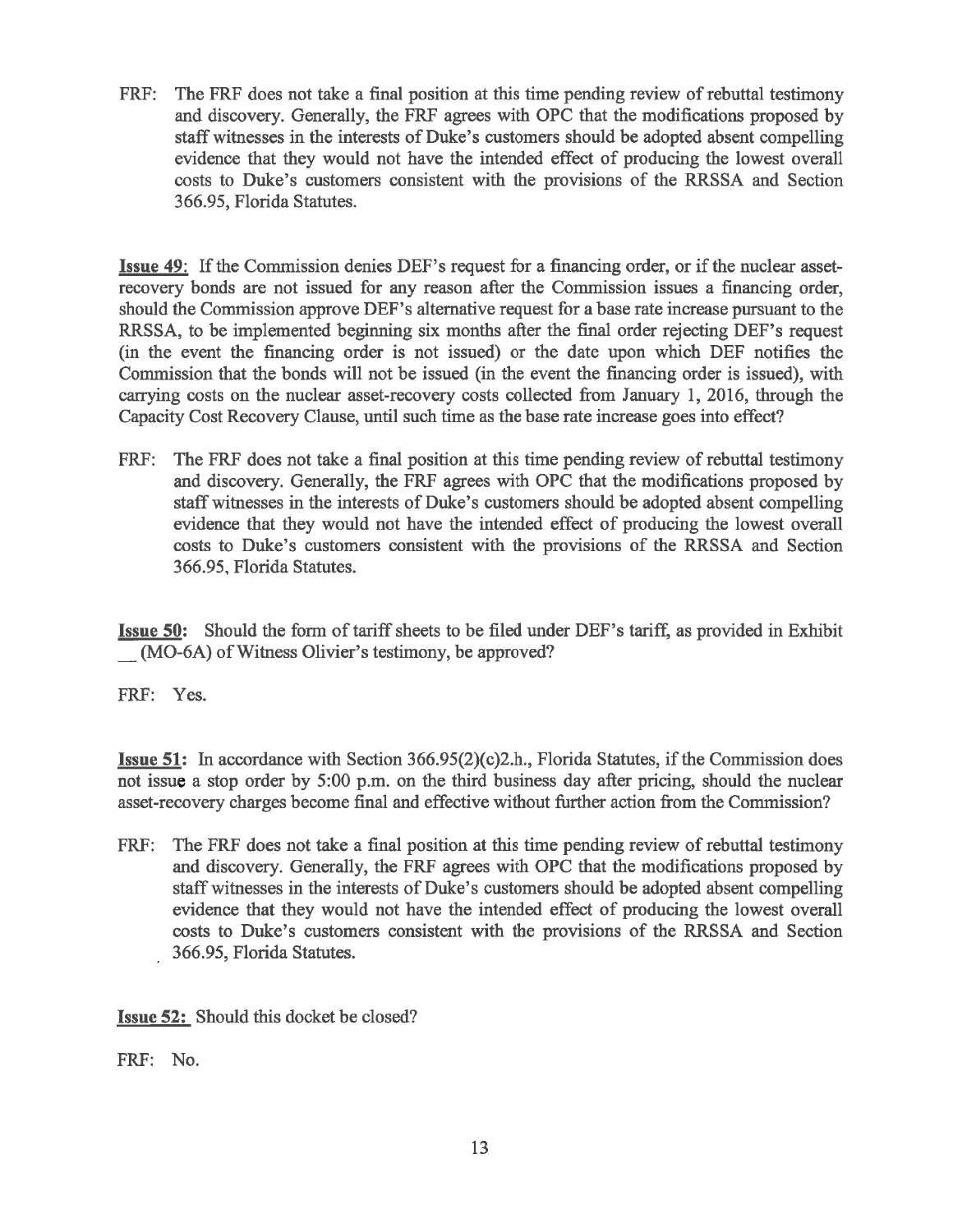## 5. STIPULATED ISSUES:

The Commission approved stipulations of the CR3 Regulatory Asset issues at its agenda conference on September 15, 2015. The FRF is not aware of other stipulated issues at this time.

# 6. PENDING MOTIONS:

None other than motions for confidential protective orders.

# 7. STATEMENT OF PARTY'S PENDING REQUESTS OR CLAIMS FOR CONFIDENTIALITY:

The FRF has no pending requests or claims for confidentiality.

# 8. OBJECTIONS TO QUALIFICATION OF WITNESSES AS AN EXPERT:

The FRF does not expect to challenge the qualifications of any witness to testify,

although the FRF reserves all rights to question witnesses as their qualifications as related to the credibility and weight to be accorded their testimony.

# 9. STATEMENT OF COMPLIANCE WITH ORDER ESTABLISHING PROCEDURE:

There are no requirements of the Order Establishing Procedure with which the Florida Retail Federation cannot comply.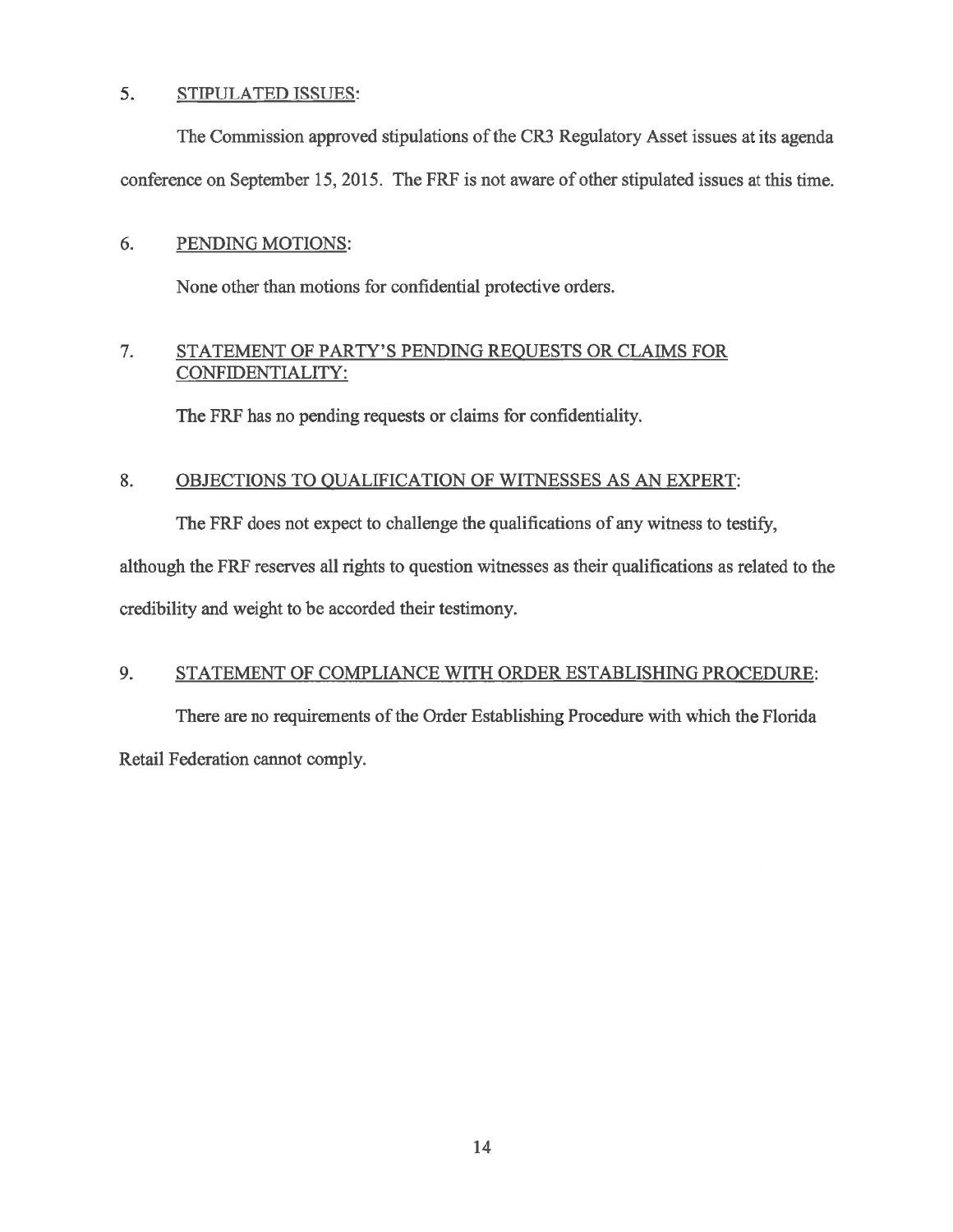Dated and respectfully submitted this 21st day of September, 2015.

Robert Scheffel Wright

schef@gbwlegal.com John T. LaVia, III jlavia@gbwlegal.com Gardner, Bist, Bowden, Bush, Dee, LaVia & Wright, P.A. 1300 Thomaswood Drive Tallahassee, Florida 32308 Telephone (850) 385-0070 Facsimile (850) 385-5416

Attorneys for the Florida Retail Federation